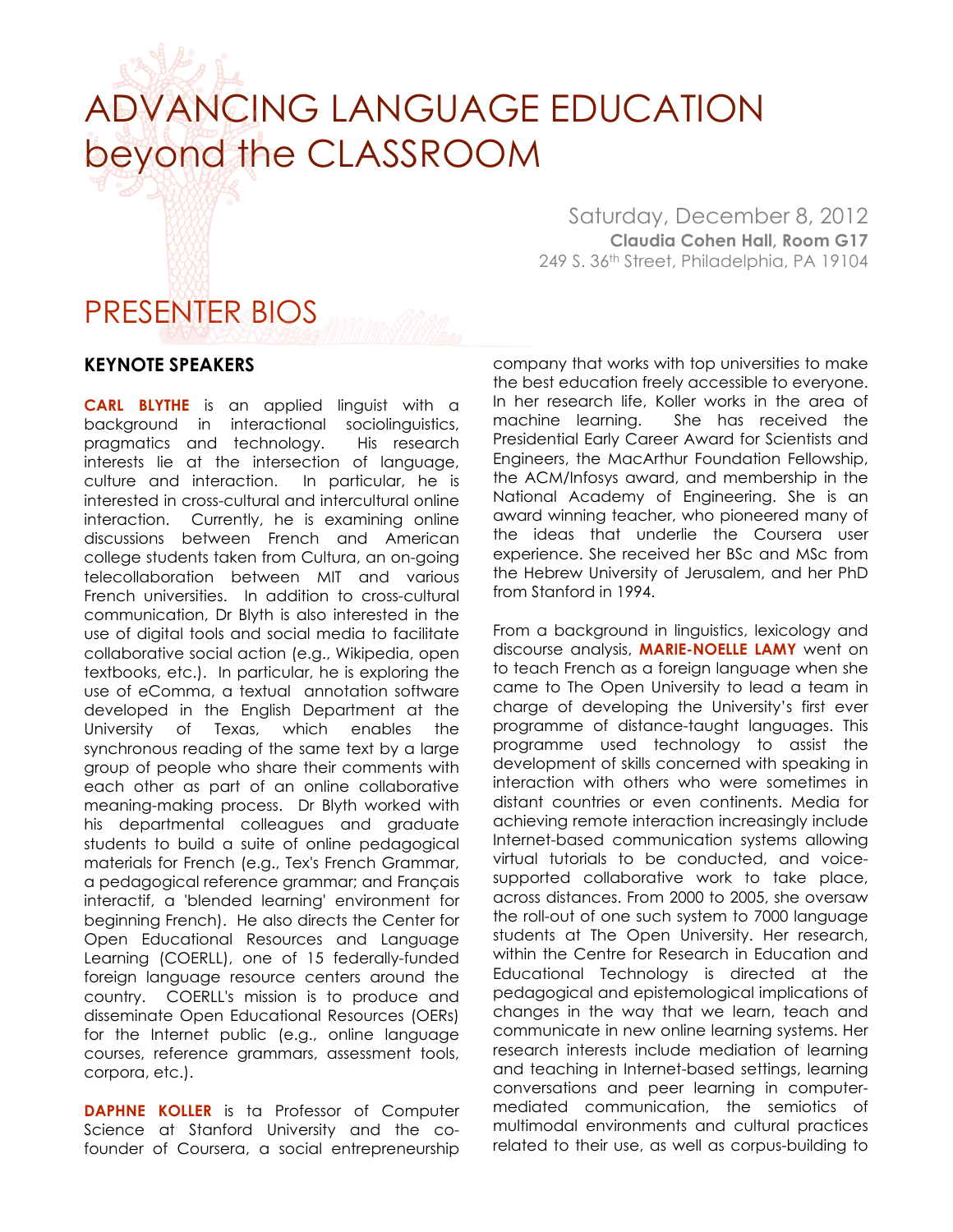facilitate research on learner interactions collected from such environments.

## **PANELISTS**

**ABEER ALOUSH** received an M.A. in Translation and Comparative Linguistics from Cairo University and an M.A. in French and French Studies from SUNY, Albany, where she is about to defend her doctoral on multiculturalism and Identity of Muslim Arab Immigrants. In addition, she is pursuing an M.S. in curriculum design and second language acquisition at SUNY, Albany. Since 2010, Ms. Aloush has been a full-time lecturer in Arabic at the University of Pennsylvania's Department of Near Eastern Languages and Civilizations, where she teaches all levels of Arabic and Arabic Readings in Social Science and Media. She has also designed curricula and taught at Columbia University, NYU, CUNY, the University of Montclair, William Paterson University, Bergen Community College and NJCU. She also served as the Director of the Lingua Institute for Languages in Jeddah, Saudi Arabia, a foreign language instruction and translation services institution. She is a member of the American Association of Teachers of Arabic and has received several grants for Arabic curriculum development. In 2012, she designed and taught Penn's first online course for credit in Elementary Arabic.

**JACQUELINE CANDIDO** has created educational curriculum for industry, government and academic settings, using a variety of technologies for online learning. She spent more than sixteen years working for Hewlett Packard Company (1983-1999) in various positions from systems engineer and trainer to learning technology specialist and worldwide program manager of global projects involving the instructional design and delivery of new HP products in the US, Europe and Asia. Today, Dr. Candido is Director of Online Learning & Digital Engagement for The University of Pennsylvania School of Arts & Sciences. In this role, Dr. Candido is working to enhance the quality of online programs, increase access to Ivy League education and grow online courses and communities for the School of Arts and Sciences. In addition to leading this effort, She provides instructional design support to faculty as they transform their rigorous course curriculum into the online environment. She is also an MIT Research Affiliate who assists with educational programs for the Lean Aerospace Initiative, including EdNet and the Lean Educator Conference. She received her Ph.D. from Drexel University in the area of Educational Leadership and Learning Technology and holds a BS degree in Information Systems and an MS degree in Education from St. Joseph's University.

**AMARIS CUCHANSKI** graduated from Penn in 2012 with a double major in English and French Literature. She worked this past semester as a teacher assistant for Al Filreis's online course on Modern and Contemporary Poetry, and currently works in a variety of functions affiliated with the Kelly Writers House, including contributing to the PennSound podcast series, assistant teaching for the upcoming TIP seminar taught by Al Filreis, and conducting research for Al Filreis's book on the 1960s.

**ED DIXON** began his career at Penn as the Coordinator for Technology in Foreign Languages and has been a Lecturer in German since 2002. In March 2009, he became Penn Language Center's Technology Director and is active in a variety of areas related to classroom instruction and faculty training with technology. Ed is pastpresident of the Northeast Association for Language Learning and Technology and taught in summer 2010 the first distance learning course in a foreign language for credit from the University of Pennsylvania. In 2011, Ed received Penn's affiliated faculty teaching award for distinguished teaching in the College of Liberal and Professional Studies. His article "Building a model for online distance courses through social media and networks" appeared in Oct. 2012 in a volume of papers he edited for the International Journal of Virtual and Personal Learning Environments. In 2012/13, Ed is scheduled to present at ACTFL, MLA, AAAL and NECTFL on innovative uses of participatory networks in live online courses. Ed received his Ph.D from the University of Pennsylvania.

**CHRISTINA FREI** is the Academic Director of Penn Language Center and Director of Language Instruction in the Department of Germanic



penn language center F PENNSYLV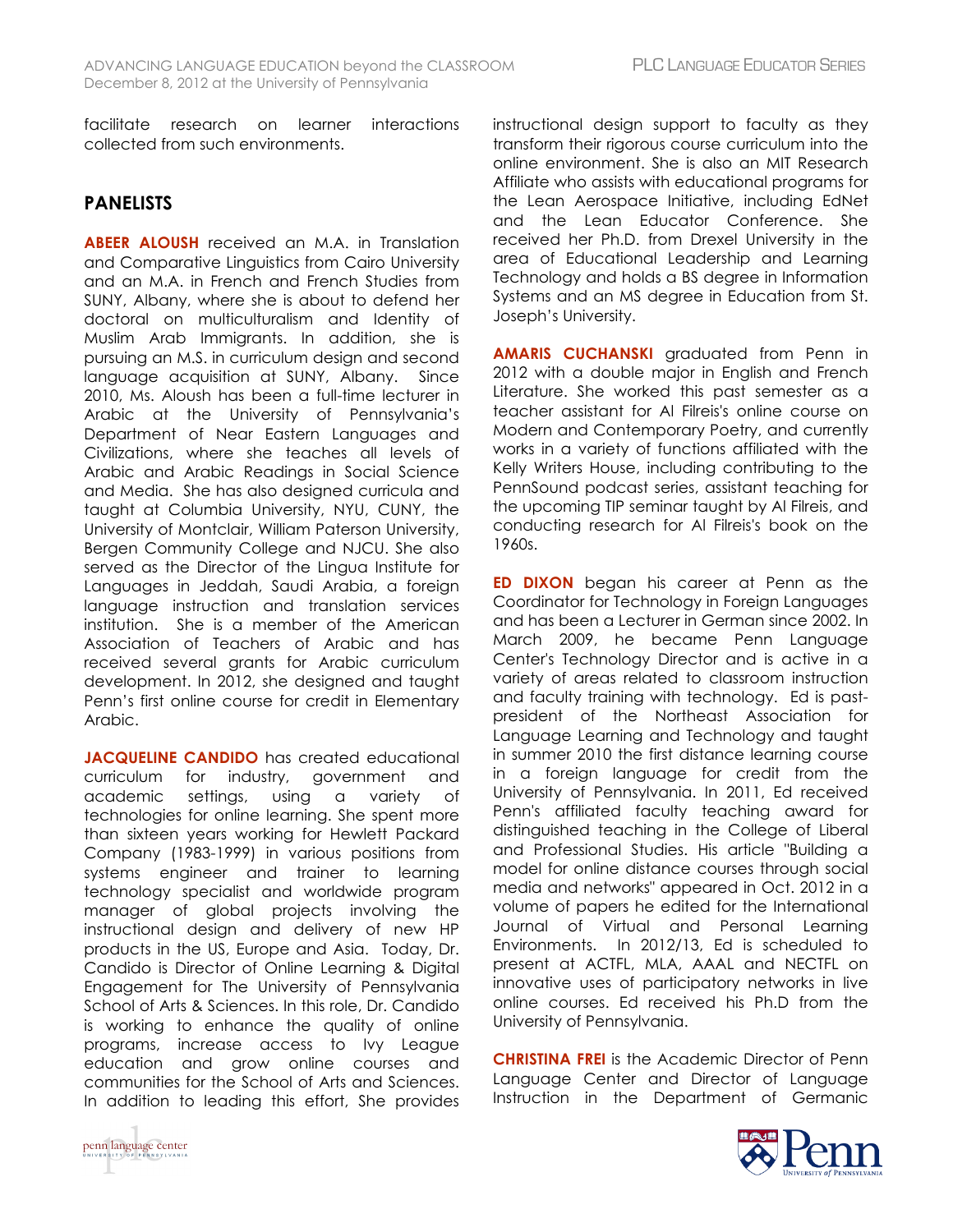Languages and Literatures. Dr. Frei specializes in new approaches to the teaching of German with diverse applications of technology in the foreignlanguage classroom. She authored with her colleagues "Co-Constructing Learning: The Dynamic Nature of Foreign Language Pedagogy in a CMC Environment" that examines the relationship of the classroom to online learning environments. Her research projects also include a longitudinal study that employs a computer learner corpus for analyzing and assessing L2 language usage in online communication. Currently, she is writing a first-year German textbook. Dr. Frei received Penn's 2010 SAS Dean's Award for Distinguished Teaching by Affiliated Faculty. In addition to her academic appointments, she offers courses in the Graduate School of Education on Second Language Acquisition and Teaching and Learning with Technology. Dr. Frei designed and implemented the curriculum of the language program at the Freie Universität Berlin international Summer and Winter University (FUBiS), the department's summer study-abroad venue. She received her Ph.D. from the University of California at Davis.

**LAURA FRANKLIN** is a Professor of French at the Alexandria Campus of Northern Virginia Community College and its virtual campus, the Extended Learning Institute. She teaches all levels of French online. Dr. Franklin is currently in her twelfth year as the Editor of the World Languages collection of the Multimedia Educational Resource for Learning and Online Teaching. (MERLOT) As described on the website at www.merlot.org, "MERLOT is a free and open resource designed primarily for faculty and students of higher education." MERLOT provides users with a one-stop resource with peerreviewed learning objects that are frequently accompanied with learning assignments and member comments. As co-editor, Dr. Franklin works with a national editorial board to identify quality learning materials in the field of World Languages and to conduct peer reviews of the same.

**CAROL MULLER** is Professor of Music and Faculty Fellow for Digital and Civic Engagement in SAS at Penn. She has published several books and many articles on South African music: the most recent she co-authored with South African jazz singer Sathima Bea Benjamin: Musical Echoes: South African Women Thinking in Jazz (Duke 2011). She has also taught Penn students online in the summer since 2003, taught a Coursera Listening to World Music class this summer 2012, and teaches a mixed platform/blended class that takes students to the National Arts Festival in South Africa each summer. She is chairing and participating in several Penn committees on online learning. Muller is a leader in the field of civic engagement pedagogy as well.

**KATHRYN MURPHY-JUDY'S** interest in improving foreign language education has led her to focus on methods of teaching with sound pedagogical uses of computer assisted language learning. She conceived and edited, Nexus: The Convergence of Language Teaching and Research Using Technology for CALICO Monograph 4 and has numerous articles, reviews and book chapters on second language acquisition (SLA) with computer-assisted instruction (CAI) and technology-enhanced language learning (TELL). Dr. Murphy-Judy has also produced a large number of multimedia packages and websites for textbook supplements, co-authored a videodisk of comparative French and American advertisements and teaches online courses for Elementary French.

She served on the Executive Board of CALICO and is a member of several professional organizations including AATF, ACTFL, MLA, and WIF. Currently, she is the president of FLAVA (The Foreign Language Association of Virginia) and the founder of BOLDD (Basic Online Language Design and Delivery) Dr. Murphy-Judy is Associate Professor of French in the School of World Studies at The Virginia Commonwealth University and has been a professor at the University of Arizona, the University of Saint Thomas (MN), and Carnegie Mellon University.

**MÉLANIE PÉRON** is a Senior Lecturer in French at the University of Pennsylvania. She is currently the Coordinator of Advanced French I and the main instructor of French Civilization I and II. She also participates in the Penn-in-Tours summer program. As the various curricula she has developed in her 10 years at Penn illustrate, her main focus is the understanding of others, and consequently of oneself, that occurs in a language classroom. She authored Writing History